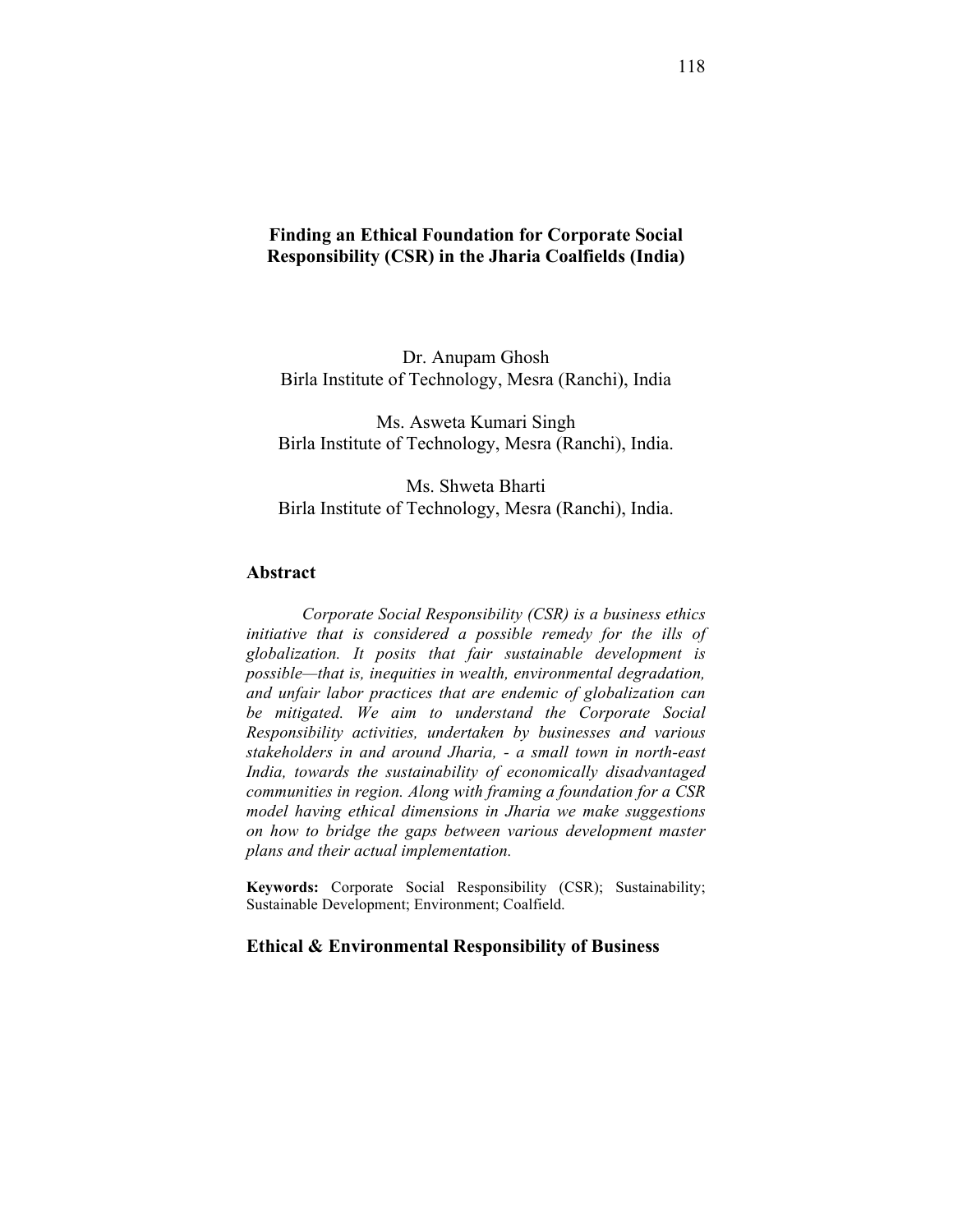The relationship between society and business has always been obscure. Sometimes businesses ignore their social and environmental responsibility for financial gain. Business and society are complementary terms but their obligations to society may be understood from different perspectives. While it is true that businesses are recently more interested in their image as corporate citizens, the wellbeing of their employees, the environment and society in general than they used to be, the grave truth is; business activities often still show stark irresponsibility towards society.

### **Developing a CSR Model**

### *Stockholder theory*

Friedman (1970) proposed that the ultimate goal of business is profit maximization for the stockholders. From this viewpoint, the only responsibility that business has is a financial one to those who own the company. The responsibility of broader society is considered to be the duty of government, not of business. However, this opinion was sternly criticized by many researchers of business ethics (Carroll, 1979; McAleer 2003; Matten & Moon, 2002). They introduced a broader notion of corporate responsibility insisting that business have a duty beyond an economic one and should respect their moral and social responsibilities for larger society.

Now CSR is generally considered a business norm. Businesses are expected to certainly make a profit for their stockholders but they are also expected to go beyond profits and the statutory duty to comply with legislation (Bowen, 1953; Davis, 1960; Carroll, 1979). CSR expects that an organization will always take deliberate and proactive steps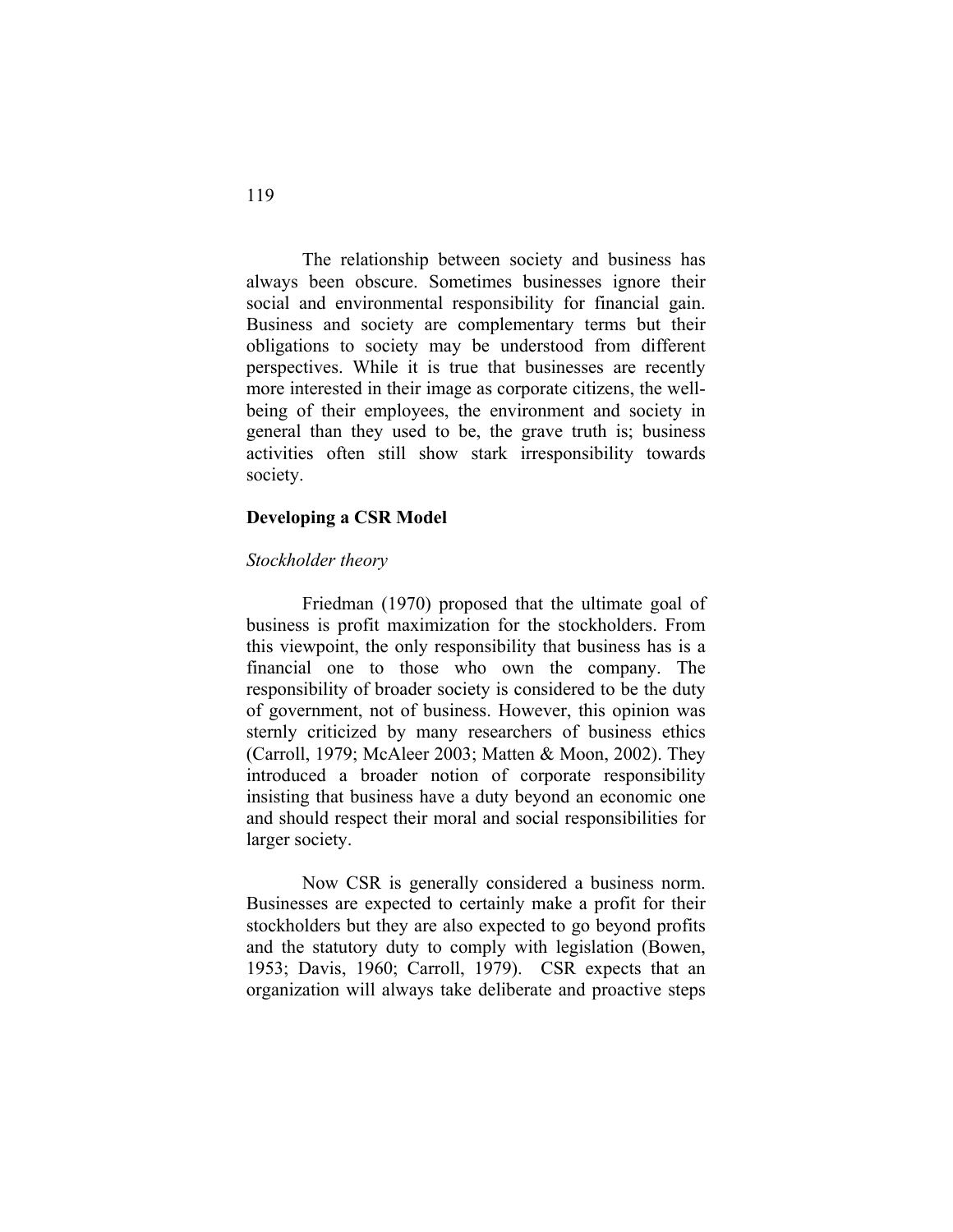to improve the quality of life of its employees as well as the greater society, while balancing the demands of the 'multiplicity of interests' of stakeholders (Johnson, 1971).

### *Stakeholder theory*

Freeman (1984) provided a 'stakeholder' theory as a counterpoint of Friedman's stockholder theory. *Anyone* who is affected by business actions and practices is a stakeholder. This theory posits that business practices and activities don't just affect stockholders; in reality they affect many others, such as suppliers, staff, wholesalers, retailers, consumers and society in general. Therefore, it claims that business is not only responsible for providing benefits to its stockholders but also for the welfare of *all* its stakeholders. The concept of stakeholders is an important element of CSR and is manifested by the initiative of the multi-stakeholder concept for promotion of active CSR by businesses (Accountability 1000, ISO 14001; Global Reporting Initiative). CSR is also characterized as a multi-layered responsibility of business. The Committee of Economic Development (CED) depicts this multi-layered model of CSR as three concentric circles.

Carroll (1979) provides a clearer picture of the multilayered and multi-dimensional characteristic of CSR. This model posits an extra-legal and extra–economic responsibility of business that is represented in a CSR ladder (Figure 1). The ladder model of CSR added a new prospect to CSR; i.e. the ethical and philosophical responsibilities of a business.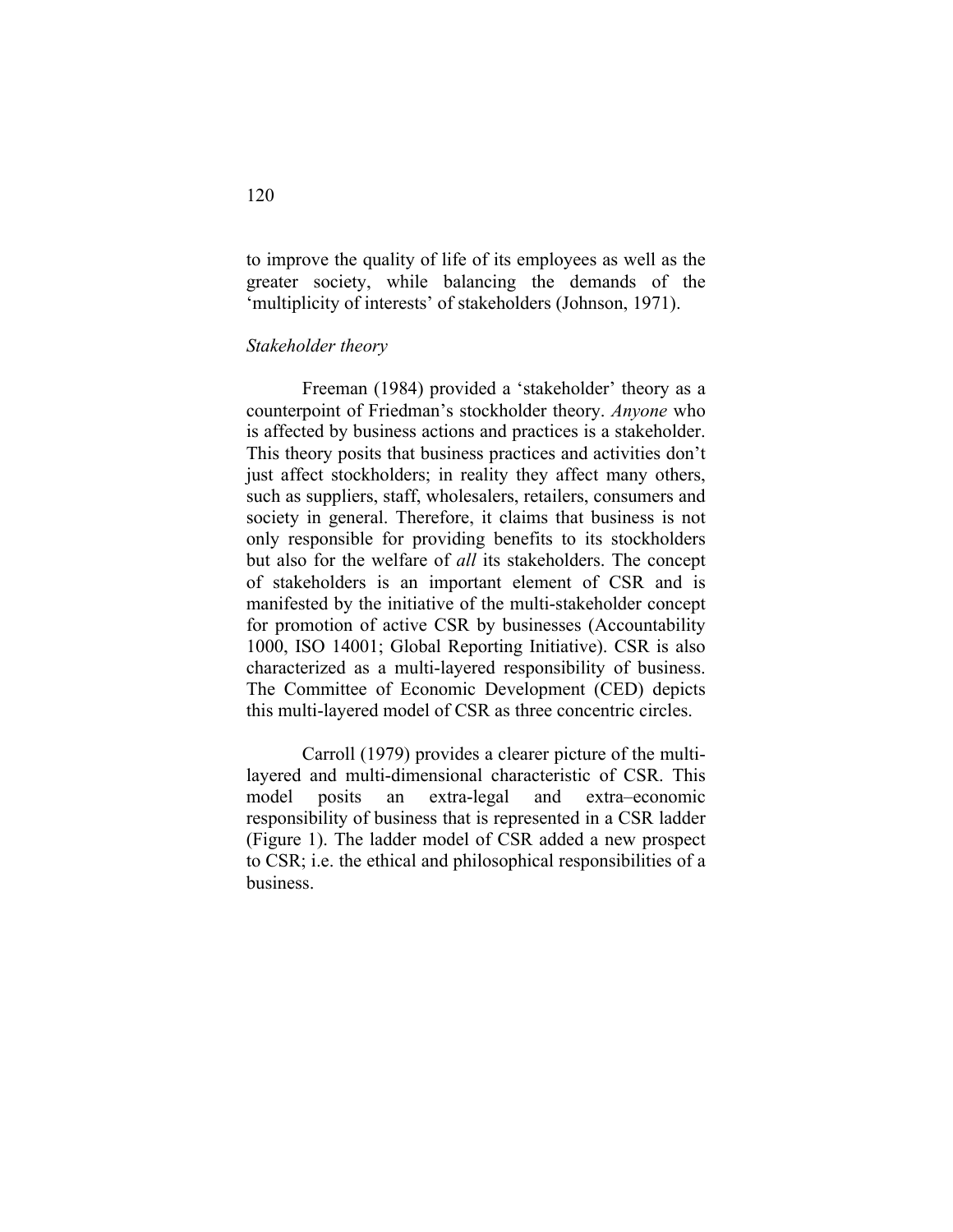Figure 1- Carroll's CSR ladder



**Source:** Carroll, (1979). A three-dimensional conceptual model of corporate social performance. *Academy of Management Review*, 4, 497-505.

According to Carroll, CSR is a multi-level activity, which primarily pays attention to economic and statutory duty of a business but it must also heed ethical and philanthropic duties.

*Environmental CSR*

Environmental problems also influence businesses to great extent and pose various threats and challenges. The concept of Environmental CSR is gaining attention, but a better articulation is required to enhance the effectiveness of environmental strategies existing in the repertoire of CSR programs of various businesses. This concept stresses the proper integration of environmental issues in the CSR model and their effective and timely implementations. Environmental CSR also helps any business gain or maintain their competitive edge in a market as the environment is not simply any external issue to the business, but rather it is well incorporated into it.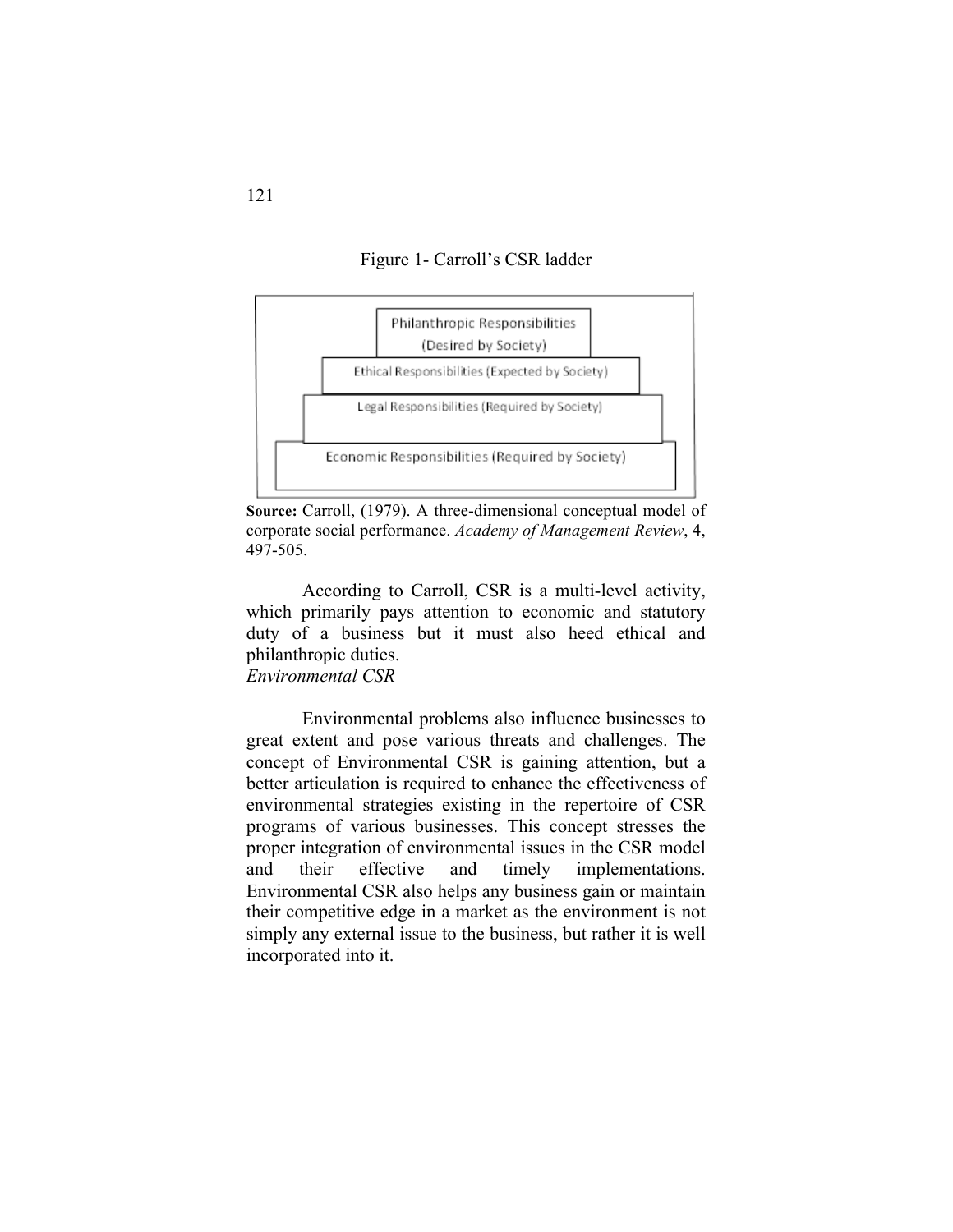The link between business and its CSR still needs to be properly enunciated. Certain methods are employed to check the compliance of environmental norms by industries such as European Commission (2008) norms. But, the assessment standards vary from industry to industry and there is no clear demarcation of how much of CSR needs to be initiated voluntarily and how much is the part of regulation. Hence, anomalies exist in assessments of impacts on the environment. For example, ISO 14001 shows that such assessments are more about *strategies* rather than finding the real *impacts* of business activities on environment.

The extended concept of Environmental CSR tries to incorporate the natural environment, not considered as voluntary initiatives, being absorbed into business practices. Environmental CSR binds together the environmental responsibility to the economic, social and multi-stakeholder businesses.

The United Nations (UN) developed environmental principles of Global Compact and Millennium Development Goals. Both principles refer environment as one of the greatest threats facing the earth that deserves serious attention for uniformity in development. Global Compact Principle numbers seven, eight and nine repetitively refer to the RIO declarations. Millennium Development Goals (MDGs) focus on issues such as deforestation, ozone depletion, safe drinking water, sanitation and improvised life standards for people living in slums. A second MDG focus is on growing environmental problems such as climate change, global warming, pollution, depletion of biodiversity and depletion of non-renewable natural resources. These are likely caused by industrial activities and their irresponsible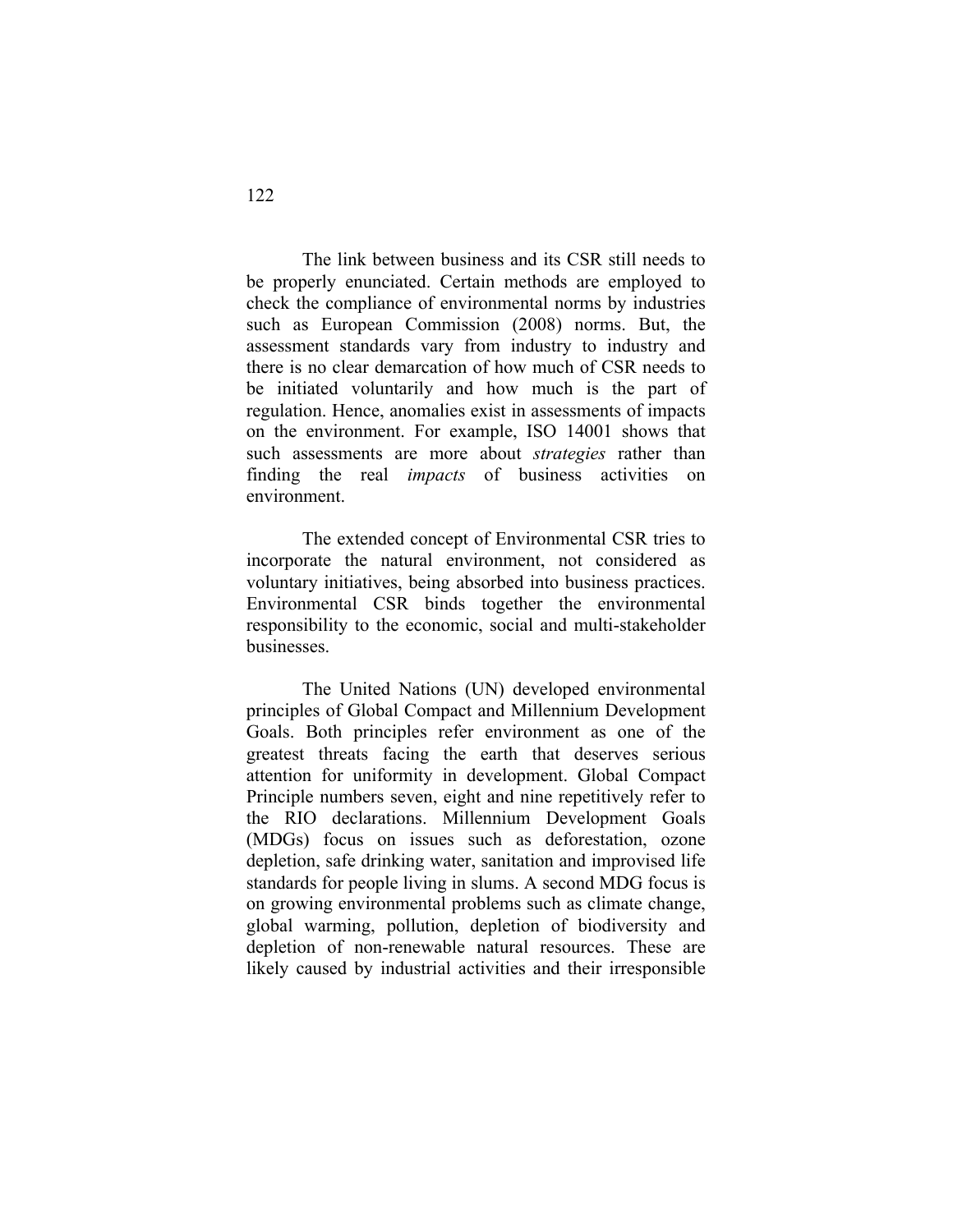attitude and voraciousness for financial gain (Greer et al. 1996; Dudley et al. 1995; Cairncross, 1991).

The World Bank has also addressed environmental economics, carbon finance and has taken the side of an environment and CSR merger. For example, the Kyoto Protocol (2008) emphasized the reduction of greenhouse gas emissions and the Accra Climate Change Talks (2008) in Ghana supported the Kyoto protocol. As a result businesses and industries have begun accepting ecofriendly policies and measures. Some of the clean technologies that practiced today in business are recycling, water purification, water waste treatment, fuel gas treatment, waste management and minimization, wireless and paperless communication, using bacteria in bio-filters and bio reactors and so on. Businesses have also adopted 'Carbon Trading', which is a monetary trade system to measure and balance out the carbon-dioxide emissions from production process. As CSR becomes an inseparable part of business strategies the need for compliance of environmental laws or international standards rises. For instance, there is now an international standard to measure business environment performance. 14001 Environmental Management Standard is among a few of global benchmarks to prevent pollution and measure environment performance of businesses. In short, CSR is a useful tool to correct the previous misdeeds of businesses.

Though, the authority of environment sustainability is highly desired, the compliance to such practices is not. Some businesses try to seek a fraudulent "green" reputation among consumers to try to take advantage of a popular movement toward a healthier environment. This practice in referred to as a "green wash". This issue will need to be seriously looked at so that no business gains an undue edge in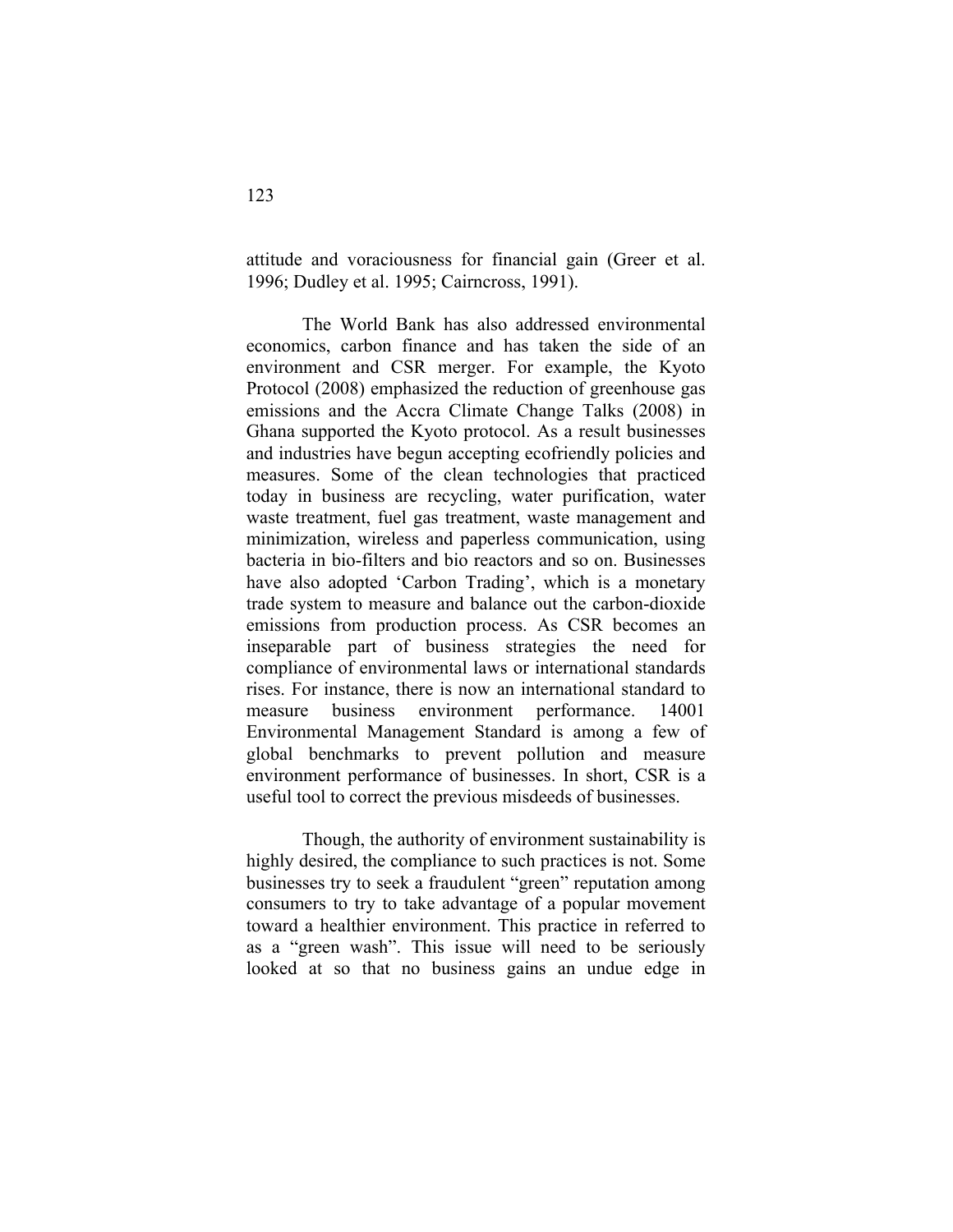strengthening its brand identity of being "environmentfriendly" falsely.

### **The Jharia Story**

Jharia is a township of 600,000 inhabitants, which is situated at the north of the Damodar River in the state of Jharkhand in northeast India. Jharia is blessed with huge reserves of prime metallurgical coking coal, the only and the highest quality coal reserve in India. Coal has been mined extensively here since 1896 generating 70% of the country's energy to meet the steel manufacturing needs. A century ago, Jharia was a region filled with dense forests. The tribal population here flourished by means of farming. But today, it is one of the most exploited areas in the country with plumes of hot smoke constantly coming out of the ground.

Coal is a cheap and easily available (though dirty) source of energy; hence, its demand is very high. Indeed world demand is expected to increase four times by 2030. The prime quality coking coal is available on the surface in Jharia, which invites open cast mining. This method of extraction degrades the land and leads to open holes and cracks on the surface, which spontaneously ignites coal seam fires. These fires not only destroy the coal as a valuable energy source, but they emit dangerous toxins, particulate matter and metals; release greenhouse gases into the atmosphere; and obliterate the ecosystem and human communities. Ever since the first coal fire was detected in 1916, 77 more coal fires have been found actively burning in the region. Over the years, an estimated 37 million tons of coal has been lost in the inferno.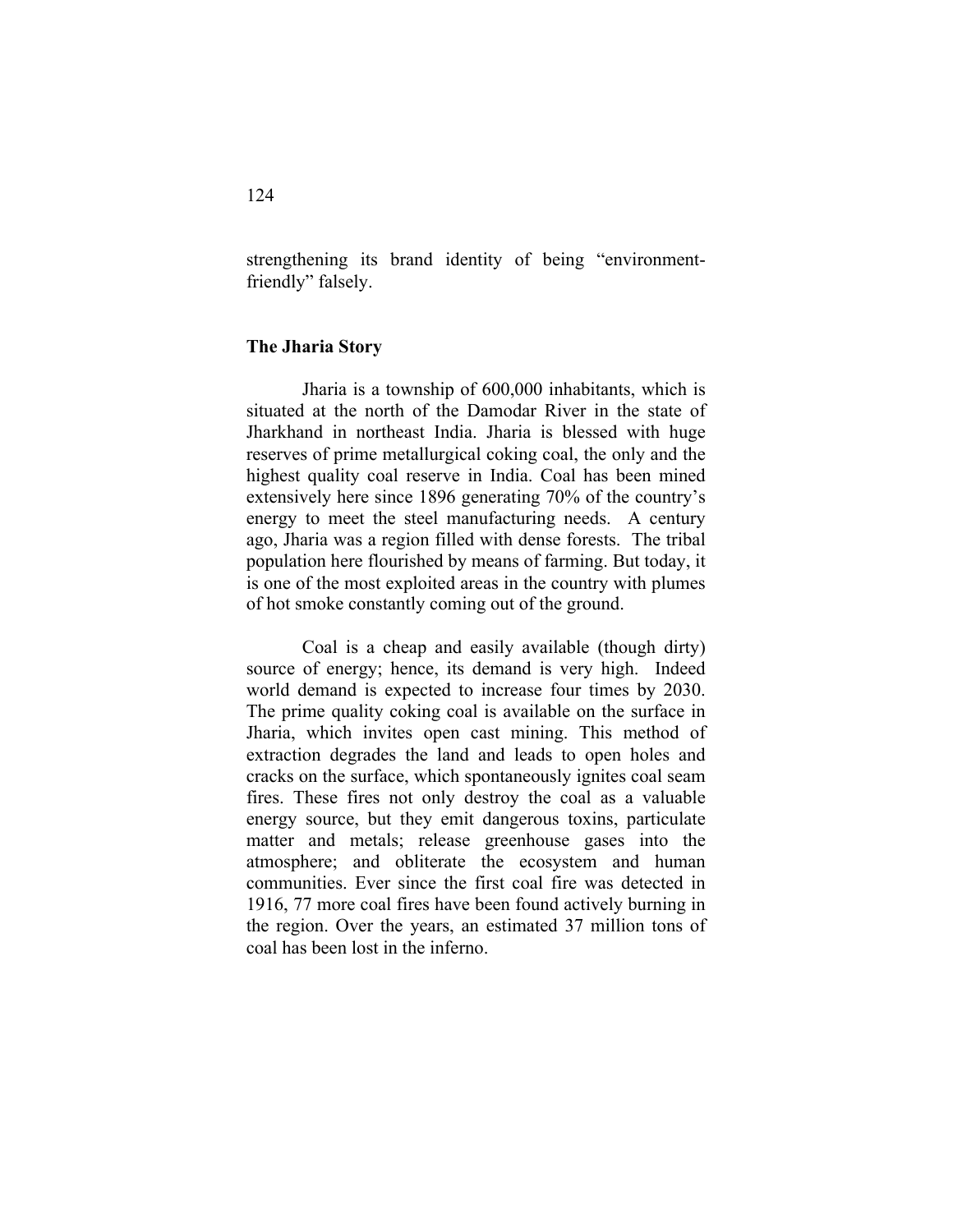As the best storehouse of quality coking coal, Jharia is an indispensable source of energy for India. Fire in Jharia's coalfields is a serious matter of concern in terms of loss of coal, human lives and environmental deterioration. Extensive research on Jharia's is urgently needed as they have lived with these conditions for a century already and with  $21<sup>st</sup>$  century technology, this is no longer acceptable. Government regulation alone cannot fix Jharia as it lacks adequate political influence with the powerful mining industry. Only, the value of CSR in concert with governmental environmental action can begin to address the concerns of the region and needs to taken very seriously.

The environmental consequences of coal mining are well documented. It leads releases poisonous gases like oxides of carbon, nitrogen, sulphur, methane, arsenic, soot and hydrocarbons etc. in to the atmosphere. It also leads to water pollution and land subsidence. In 2014, India was the 4th highest producer of carbon dioxide i.e. 1.4 billion tons a year, and this is expected to increase to 4-6 billion by 2030. Because of this unprecedented environmental pollution, the stratospheric ozone level has been drastically minimized over this region. Lung diseases such as tuberculosis (TB), asthma, bronchitis, cancers and other disorders are wide spread in Jharia. For example, 90% of the residents of Jharia suffer from TB and the average life expectancy is very low. If pollution here is left unchecked, the high levels of toxicity may begin to jeopardize nearby cities and bigger districts around like Dhanbad, and Bokaro.

To say that life is miserable in Jharia and needs an urgent attention is somewhat redundant at this point. In addition to the environmental, health and safety issues already described, Jharia is home to a significant minority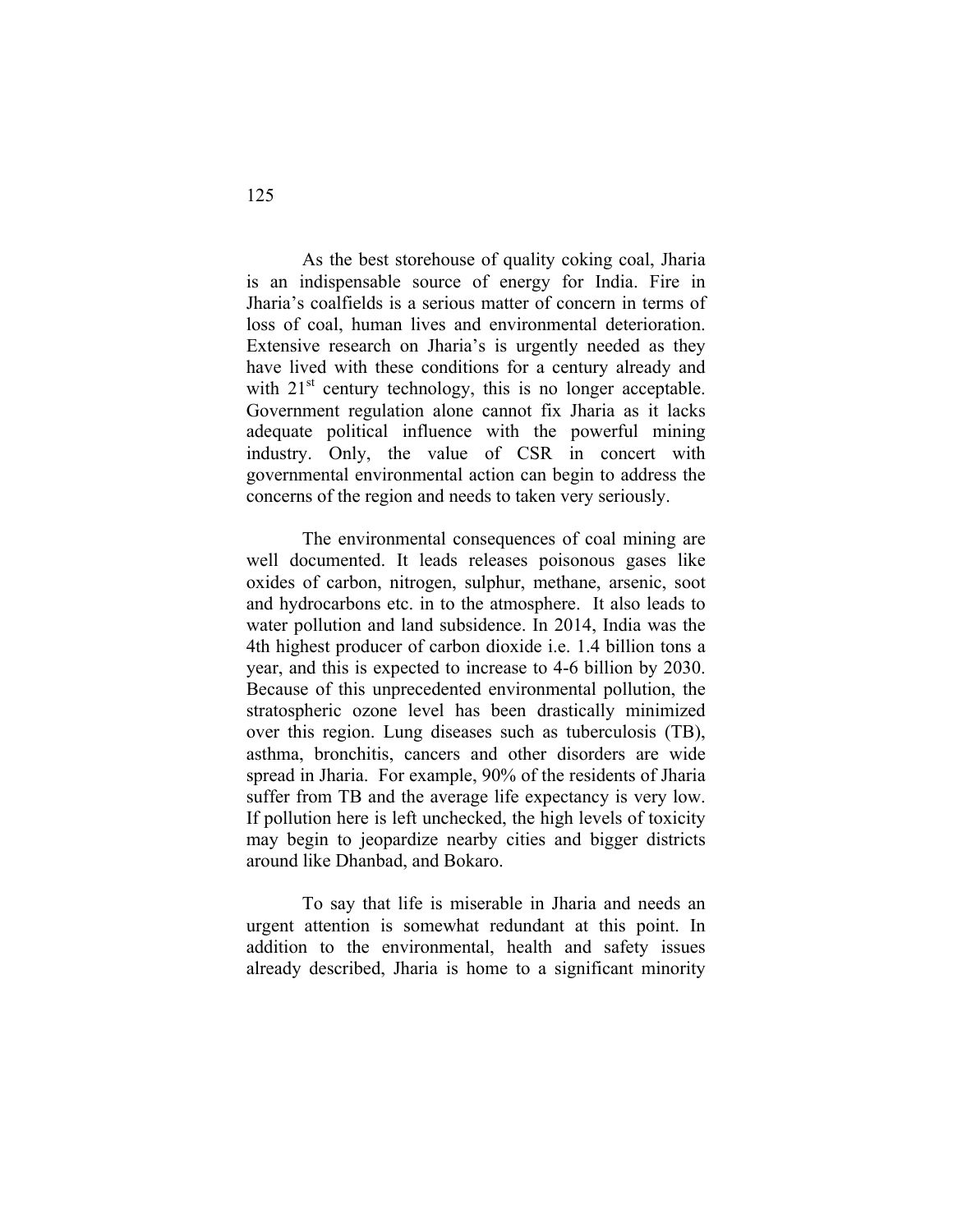tribal population constantly living with constant threats of eviction.

The Jharia presents a perfect case for experimentation with formal CSR strategies. The various economic, social and environmental aspects of this scenario can be carefully analyzed and an adequate and highly efficient strategic plan designed.

# 1) ECONOMIC FACTS

- India imported 36 million tons of coal in 2010-11 to meet its requirement in spite of having coal reserves that could produce 15% more energy than required due to such fires.
- 1.5 million tons of coal is inaccessible in these areas because of the coalfield fires.
- Coalfield fires left to burn lead to inaccessibility of coal, dangers of subsidence and increasing fires.
- Illegal mining done on streets, railway lines, railway stations and residential areas cause economic loss to the country.
- Coal is burning at temperature as high as 731 Celsius just 15 feet beneath the ground surface.
- Since 1916, coal fires have rapidly spread at a rate of 6 meters per month and now engulf a vast geographical area.
- 2) SOCIAL FACTS
	- NGO's working to save Jharia coalfields; claim that fires are deliberately not extinguished by private firms to increase their coal productivity.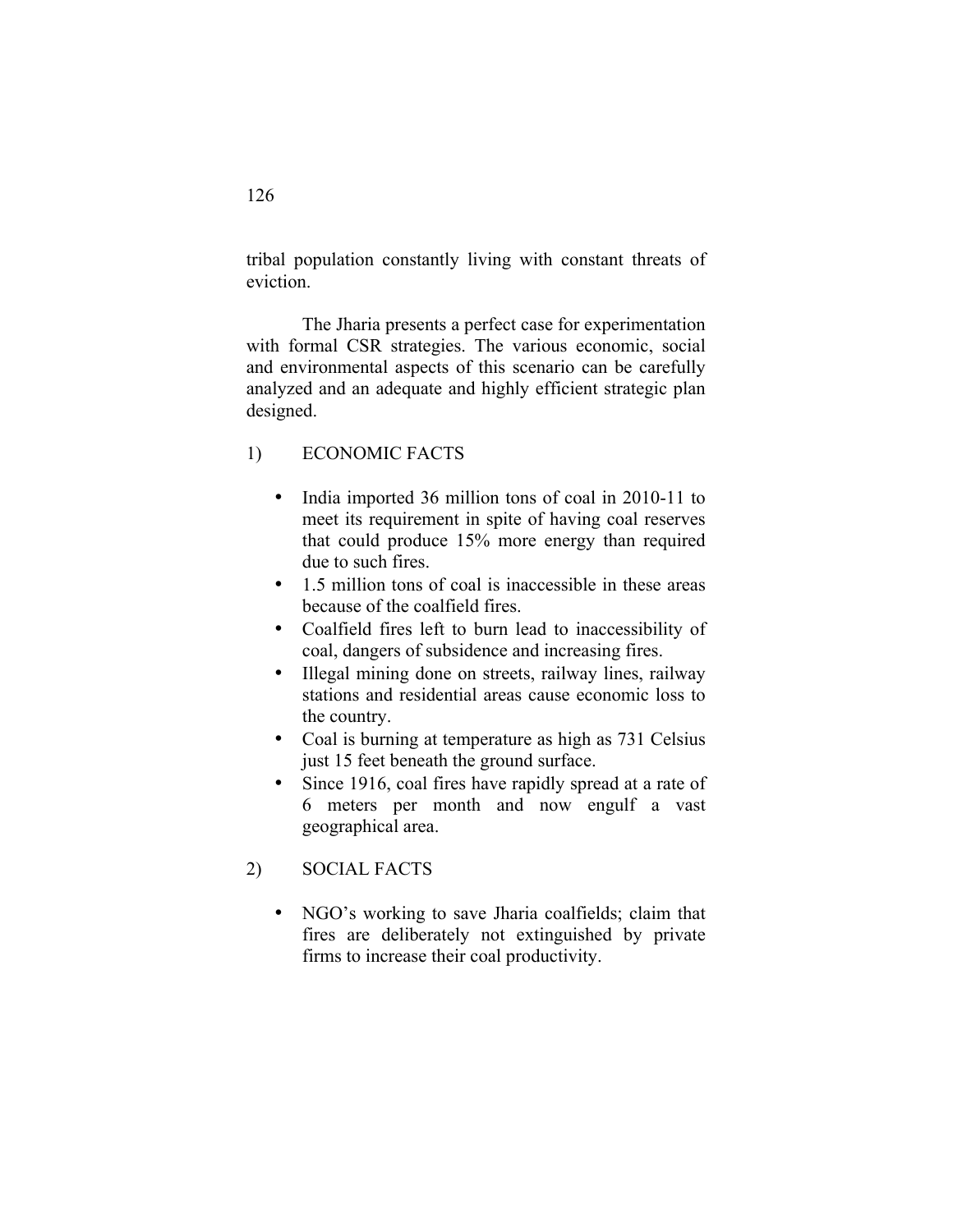- People are being forcefully moved out to expand the coal extraction.
- Living conditions for women and children are deteriorating,
- A lack of education and skills forces men to work in the coalfields.
- Mine workers risk their lives working under inadequate safety measures.
- Many deaths due to lack of safety standards in mines.

# 3) ENVIRONMENTAL FACT

- Coal mining leads to the emission of poisonous gases like oxides of carbon, nitrogen, sulfur, methane, arsenic, soot and hydrocarbons, water pollution,
- Surface mining practices leads to land subsidence
- Causes of coalfield fires could be due to lightning strikes, forest fires, spontaneous combustion, arson, unscientific mining or other accidents etc. however, deliberately leaving coal fires alive is harmful to the environment and the community
- Smoldering unattended coalfield fires are often used for illegal alcohol production
- Threats of eviction are increasing to bigger districts around like Dhanbad, Bokaro etc. due mining expansion

# **A Research Proposal**

## *Purpose*

To analyze the implications and scope for developing a good CSR strategy involving vast parameters economic, social and environmental issues in the region of Jharia.

# 127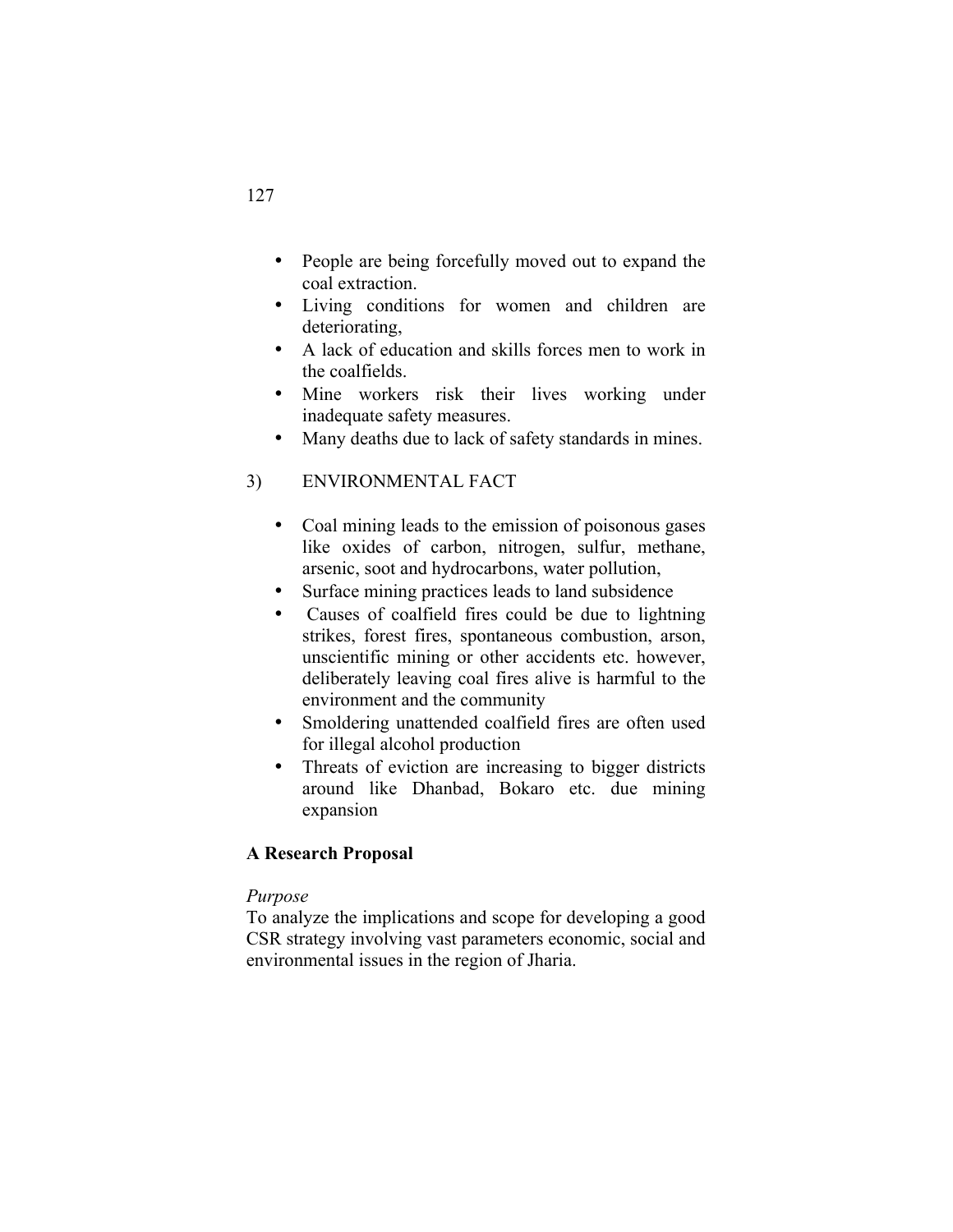1) Identify the prominent business firms/production units (in & around Jharia) that work in either tribal areas/or whose majority of employees is either minority or tribal minority.

Analyze three years of company data (i.e. their auditor's annual reports or any CSR reports) for spending in social initiatives and compare it with the actual feedback of the target minority community/tribe.

- 2) Interact with government authorities regarding the progress of master plan and visit the mining sites and local people to find the gap.
- 3) Interact with NGO's and other stakeholders, about their plans for rehabilitation, women empowerment, rights of children etc., and the difficulties they face.

# **Conclusion**

Case of Jharia coal fire is landmark example of sheer irresponsibility of corporate world towards society. It is one of India's biggest misfortunes. Such cases show the business worlds' inconsiderate behavior towards society. The corporate world often forgets about the ethical obligation that it possess for society and acts selfishly.

There is a growing need to investogate and assess the relationship between corporations and society. Cases such as Jharia's prove that the characteristics of this type of relationship are conflicted. There is a need for better articulation for the practical and effective merging of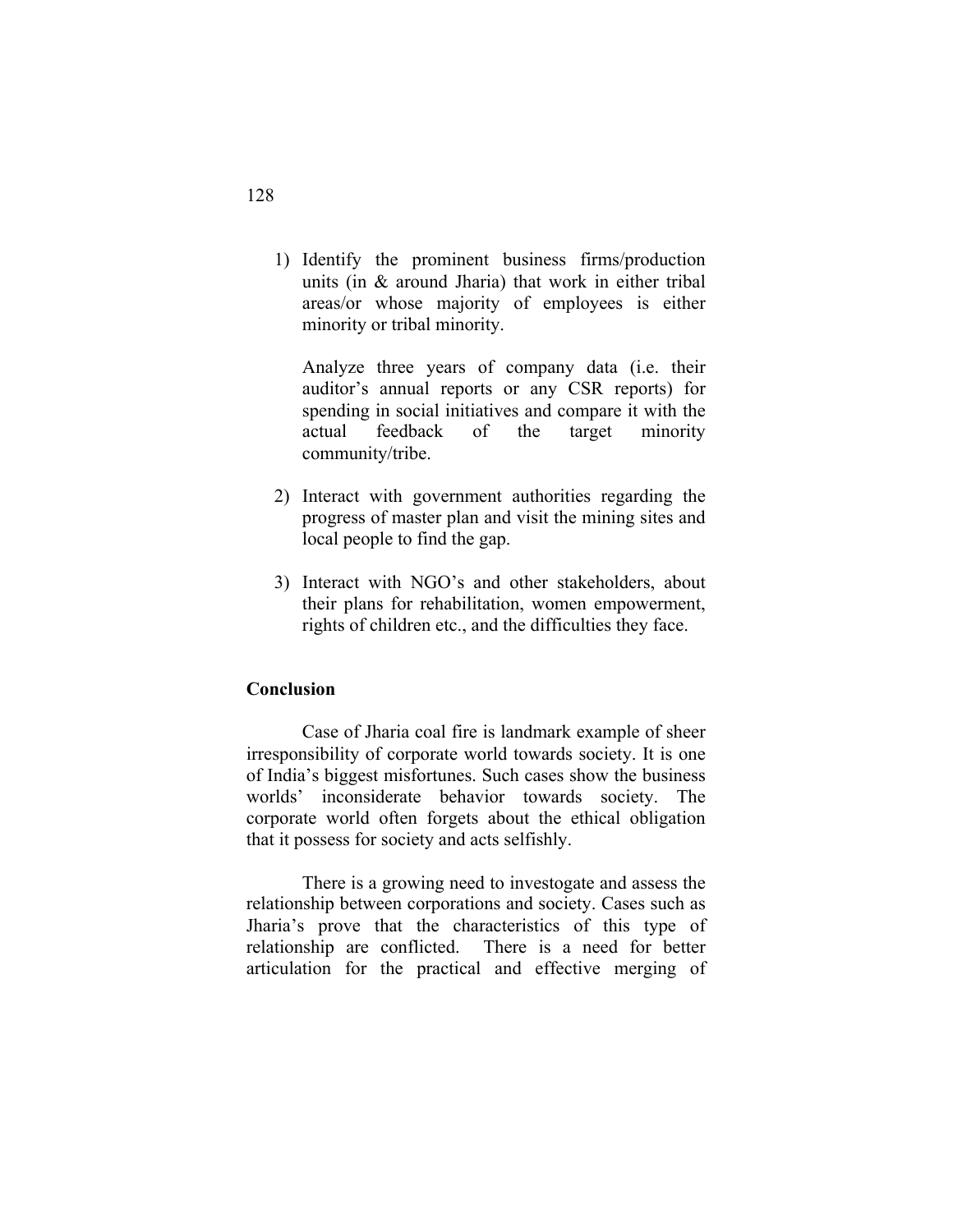concerns regarding the deteriorating environment and CSR strategies planned by the corporations.

The advantages of striving for sustainability and taking care of environment can be well understood by the environmental conditions around a business and its concern regarding CSR. For example, poor environmental conditions such as polluted water, poor and inefficient waste management/disposal, soil erosion, release of poisonous and ozone depleting greenhouse gases, leads to poor and inefficient working conditions and ultimately lower productivity for the business. If we can't provide a minimum standard of living, at least neutral environmental conditions to sustain the environment we live and work in, we can never have a sustainable business. Various researches pointed this out and the concept of environmental CSR is gaining support and being studied very seriously.

Conservation of environment is an alarming issue in developing countries and globalization in the past drove multinational corporations to relocate to nations with the waekest regulations. But corporations now have the unpresidented opportunity of being the front runners in the economic race and can contribute enormously toward conserving the environment and uplifting the plight of at-risk of people especially in countries like India.

Indian government cannot take care of all these issues on its own due to lack of funds and political clout in the various businesses, it is therfore incumbant upon the corporate world to think beyond the narrow prospect of economic gains and to substantively contribute to the improvement of environmental conditions, conserving resources, and accepting responsibility for their actions. Recent research and analysis shows that ultimately, their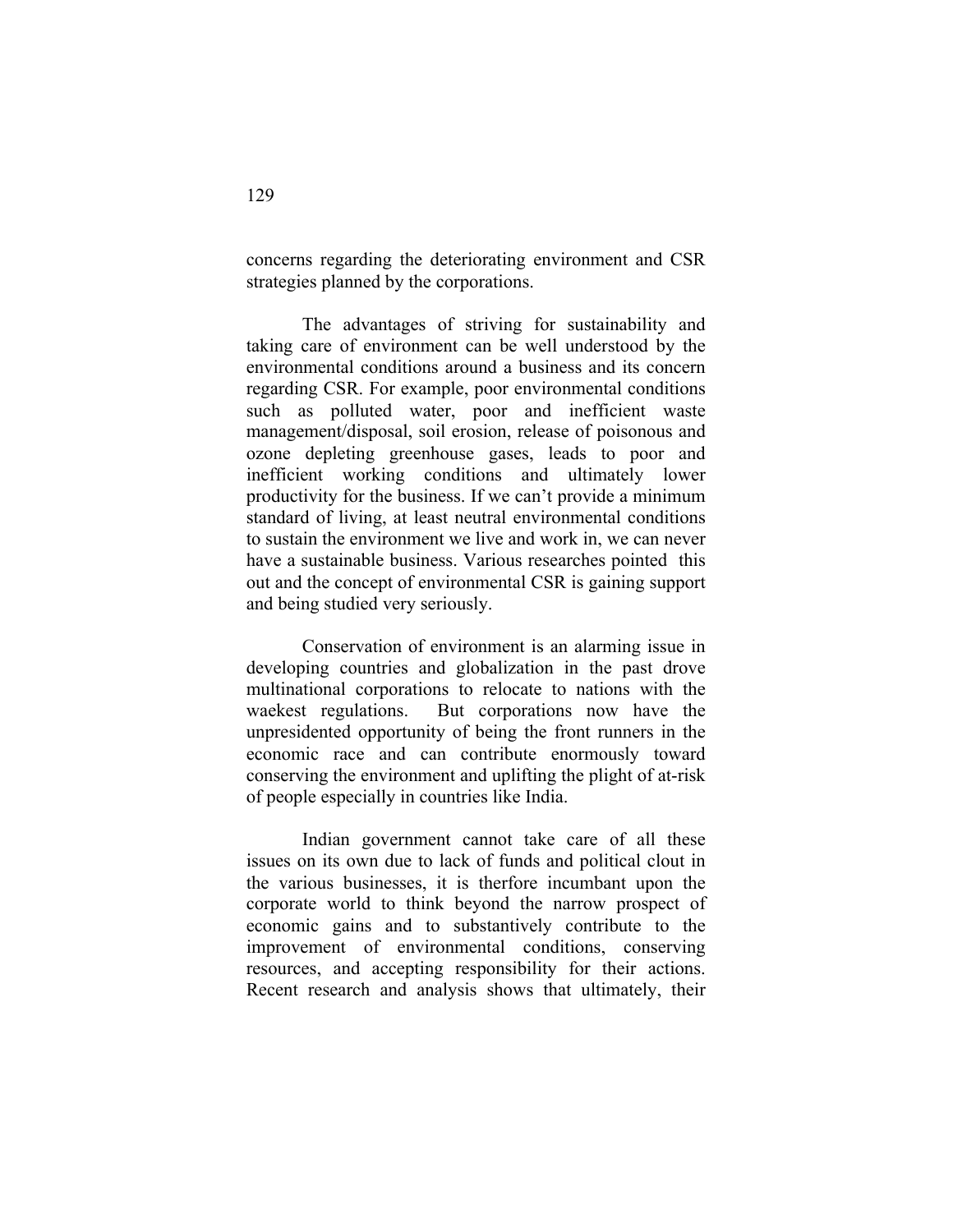brand will gain in value and social support will lead to increased profits and ultimately strong brand value.

The people of Jharia are the victims of the worst coalfield disasters in the area. Their livelihoods, health and future, are all at stake. Effects of this disaster are wide spread throughout the environment, society and the economy. It is essential that all sectors work effectively and efficiently together to avoid a national disaster. There are many things that could be done to aleviate the situation such as; channel the existing water in the coalfields properly to quench fires and break the burn cycle; cut trenches in the coal seams, dig out some coal in advance of the fires to create a "break" much like forest fiers are stoped. In addition, depelted mines could be properly filled back with sand or mud to cut off air supply to the coal beneath.

These fire abatement measures are easily done. There are even more improved control measures like: excavation, isolation by trenching, grout barriers and stabilization, blanketing/surface sealing and blind flushing. However all of these measures can only be done with leadership and coordination, ideally from the corporate sector.

The public sector and NGOs can aoso play an important role in alternate employment options and job skill training. Illegal mining could be banned and the ban inforced. Proper housing, medical facilities, schools would also facilitate rehabilitation in this region. Carbon taxes should be implemented to gain actual economic value of environmental assets like coal. This would create social impact awareness among the people and the market, and prevent further damage to the environment. The existing rehabilitation programs are not sufficient and good enough.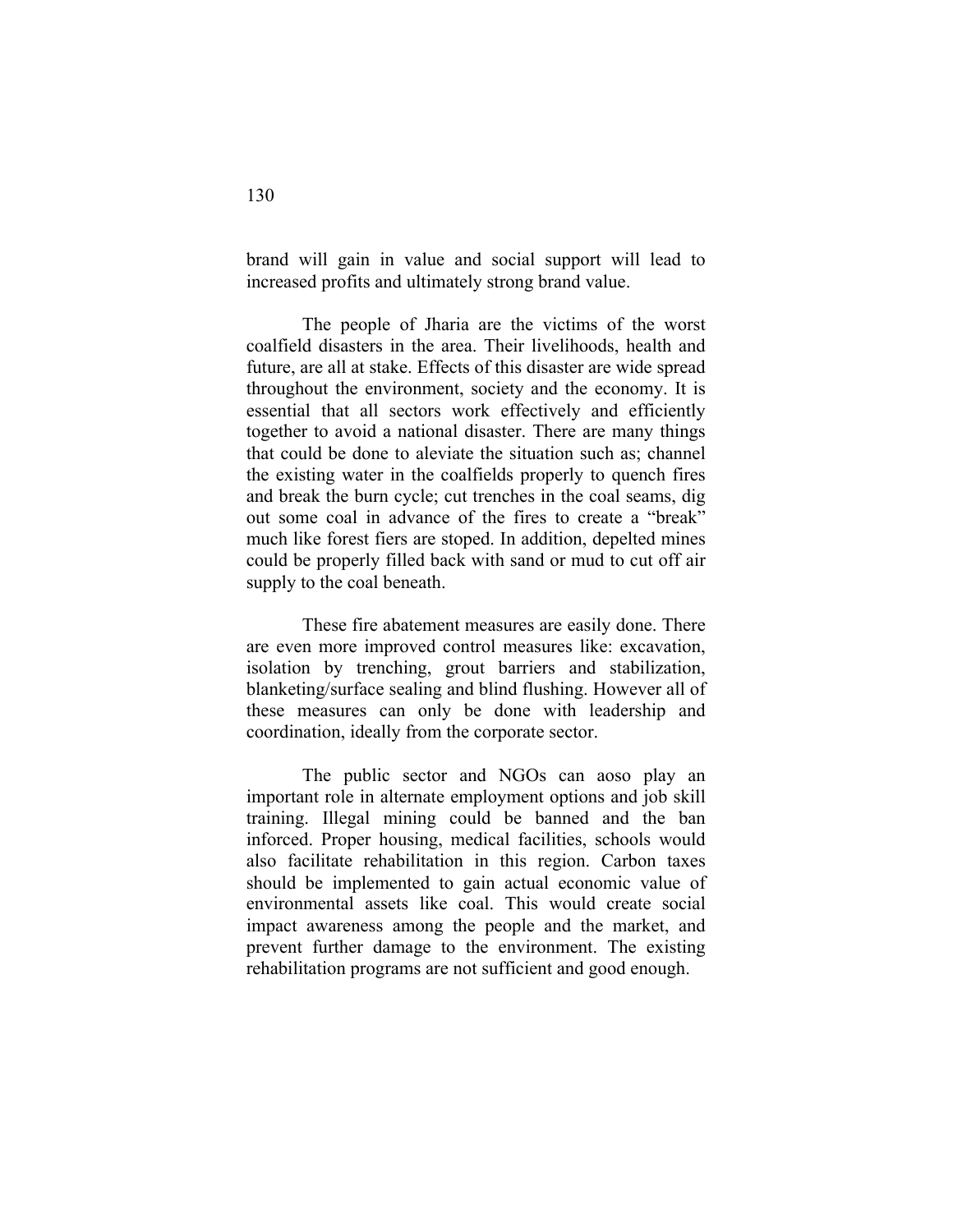The world's largest reallocation program has been designed for Jharia with the help of funds from the government, corporations and the World Bank. Input from the community is essential for it to be successful. The stakes are enourmous for this region. Coal being self-combustible in nature will burn until it depletes itself. Based on the estimated size of the deposits in the region, this should take 3,800 more years to completely vanish in Jharia.

The *foundations of CSR model* for Jharia coalfields should be based on the following premises:

(i) Companies analyze the procedures of mining and efficiency to avoid the problems arising out of poor technology and techniques employed for mining.

(ii) Companies work towards providing basic amenities to people in that area, i.e railway station, roads, transport, residential areas, schools and hospitals etc.

(iii) Safety is a foremost concern, of the mine workers and near by residents to avoid loss of life in acidents. Safety guidelines are strictly obeyed.

(iv) National Environment Protection (NEP), Kyoto protocols, Montreal protocols and ISO14001 etc. are obeyed strictly to avoid environmental degradation.

(v) The environment influences all aspects of business, therefore, business needs to conserved and improved upon the quality of the ecosystem.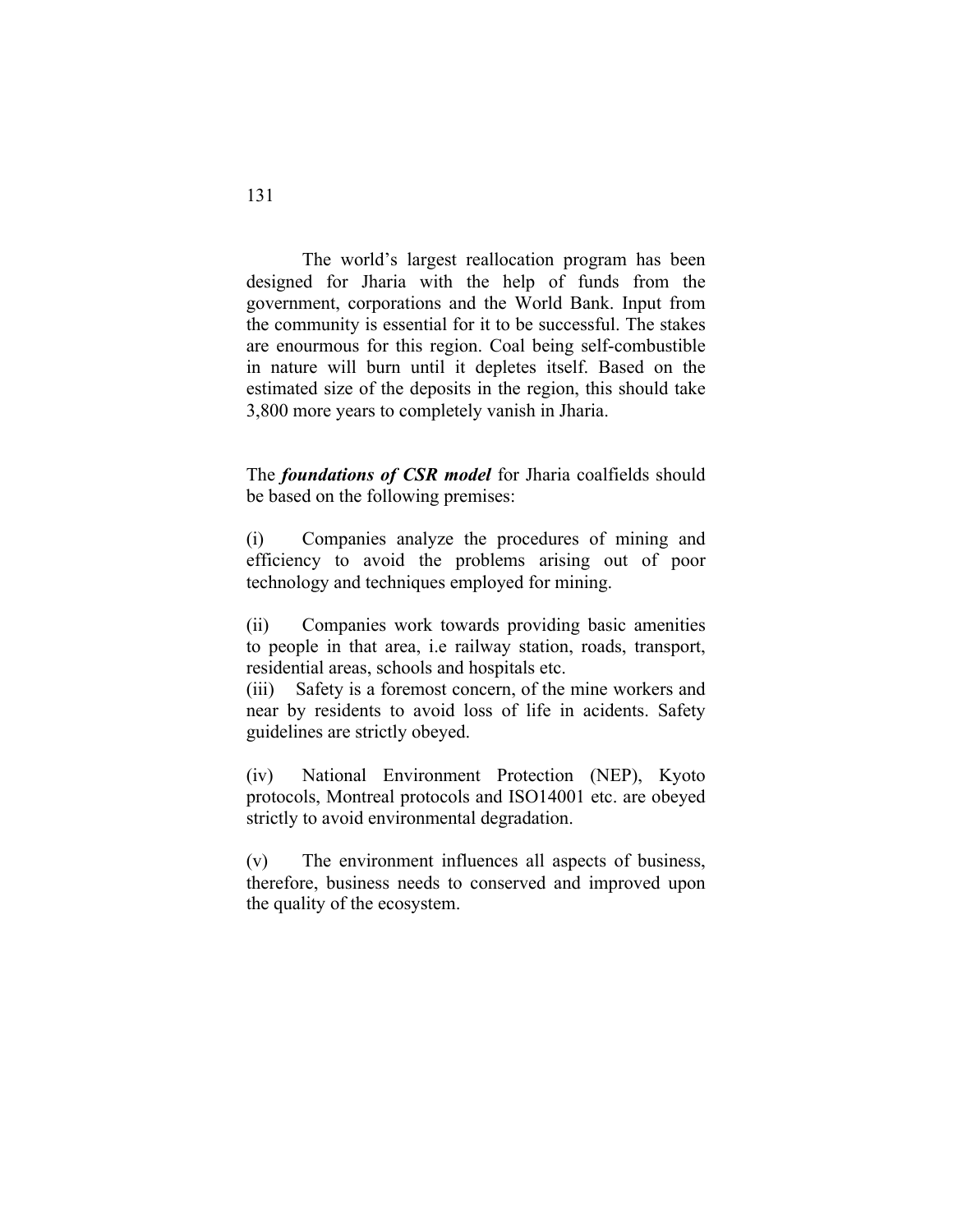## **References**

Bowen, H.R. (1953). *Social responsibilities of the businessman*. New York: Harper & Row. Cited in: Lee, Min-Dong P. (2008). "A Review of the Theories of Corporate Social Responsibility: Its Evolutionary Path and the Road Ahead." *International Journal of Management Reviews*, 10 (1), 53–73.

Cairncross, F. (1991). *Costing the Earth*. Boston: Harvard Business School Press.

Carroll, A. B. (1979). "A Three-Dimensional Conceptual Model of Corporate Social Performance." *Academy of Management Review*, 4, 497-505.

Carroll, A. B. (1991). "The Pyramid of Corporate Social Responsibility: Toward the Moral Management of Organizational Stakeholders." *Business Horizons*, 34, 39-48.

Clarkson, M.B.E. (1995). "A Stakeholder Framework for Analyzing and Evaluating Corporate Social Performance. *Academy of Management Review*, 20, 92–117. Cited in: Lee, Min-Dong P. (2008). "A Review of the Theories of Corporate Social Responsibility: Its Evolutionary Path and the Road Ahead." *International Journal of Management Reviews*, 10 (1), 53–73.

*Corporate Environmental Policy* (2014). http://www.bccl.gov.in/newpdfs/corpratepolicy.pdf. Accessed 27 February 2014.

Davis, K. (1960). Can business afford to ignore social responsibilities? *California Management Review*, 2, 70-76. Cited in: Carroll, A. B. (1999). Corporate Social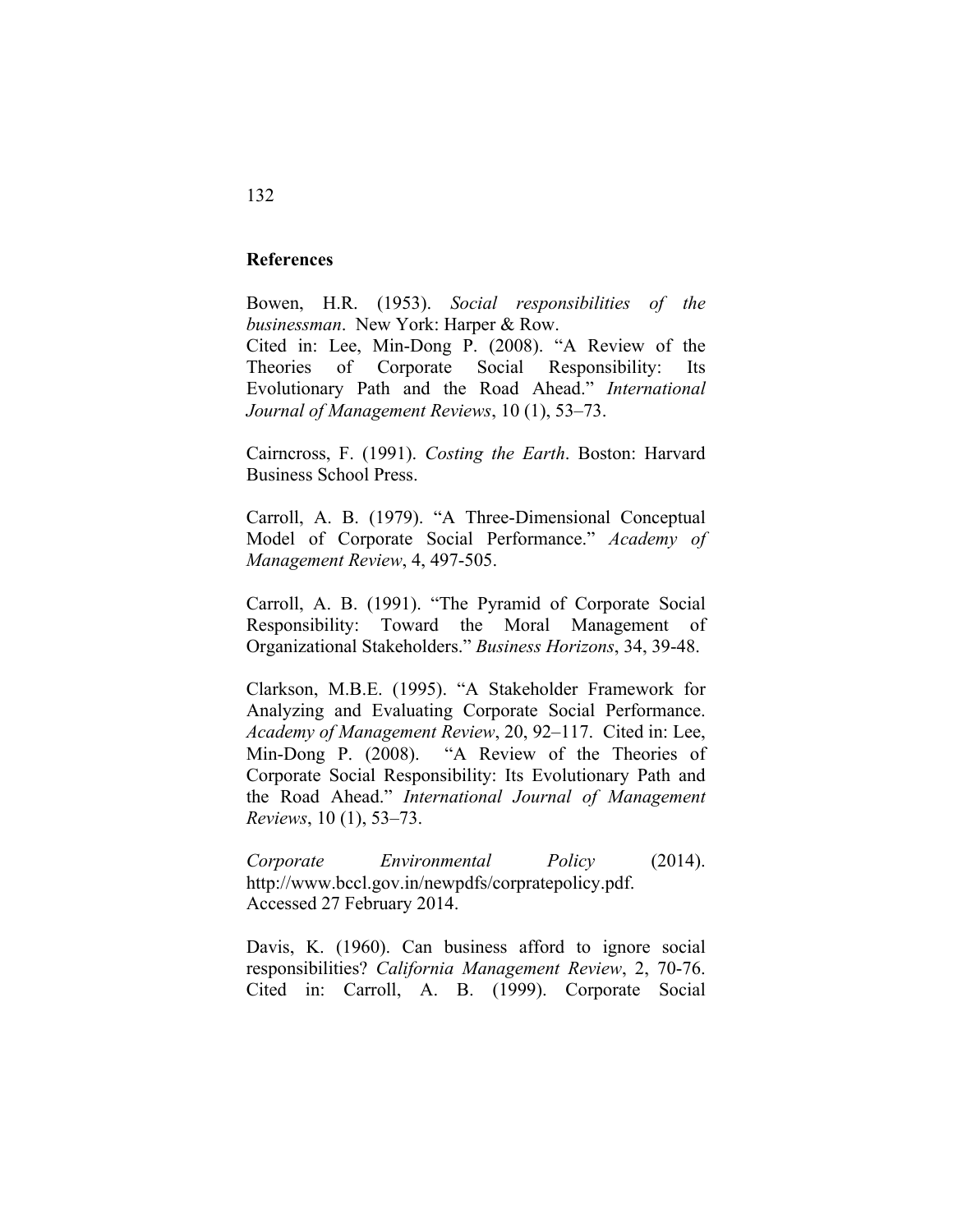Responsibility: Evolution of a Definitional Construct. *Business & Society*, 38(3), 268-295.

Dudley, N., Jeanrenaud, J.P., & Sullivan, F. (1995). *Bad Harvest: The Timber Trade and the Degradation of the World's Forests*. London: Earthscan.

*Environmental Management Services.* (2014) http://www.cmpdi.co.in/env\_service.php. Accessed 17 February 2014.

EU Business. (2002). Corporate Social Responsibility (CSR)-briefing. http://www.eubusiness.com/topics/social/csr-guide . Accessed 14, February 2011.

Freeman, R. E. (1984). *Strategic Management: A stakeholder approach*. Boston: Pitman.

Freeman, R. E., & Gilbert, D.R.(1988). *Corporate Strategy and the Search for Ethics*. NJ: Prentice Hall: Englewood Cliffs.

Frynas, J. G. (2009). *Beyond Corporate Social Responsibility: Oil Multinationals and Social Challenges*. UK: CUP.

Garriga, E., & Mele. D. (2004). Corporate Social Responsibility Theories: Mapping the Territory. *Journal of Business Ethics*, 53, 51-71.

Greer, J., & Bruno, K. (1996). Greenwash: The Reality Behind Corporate Environmentalism. Penang: Third World Network.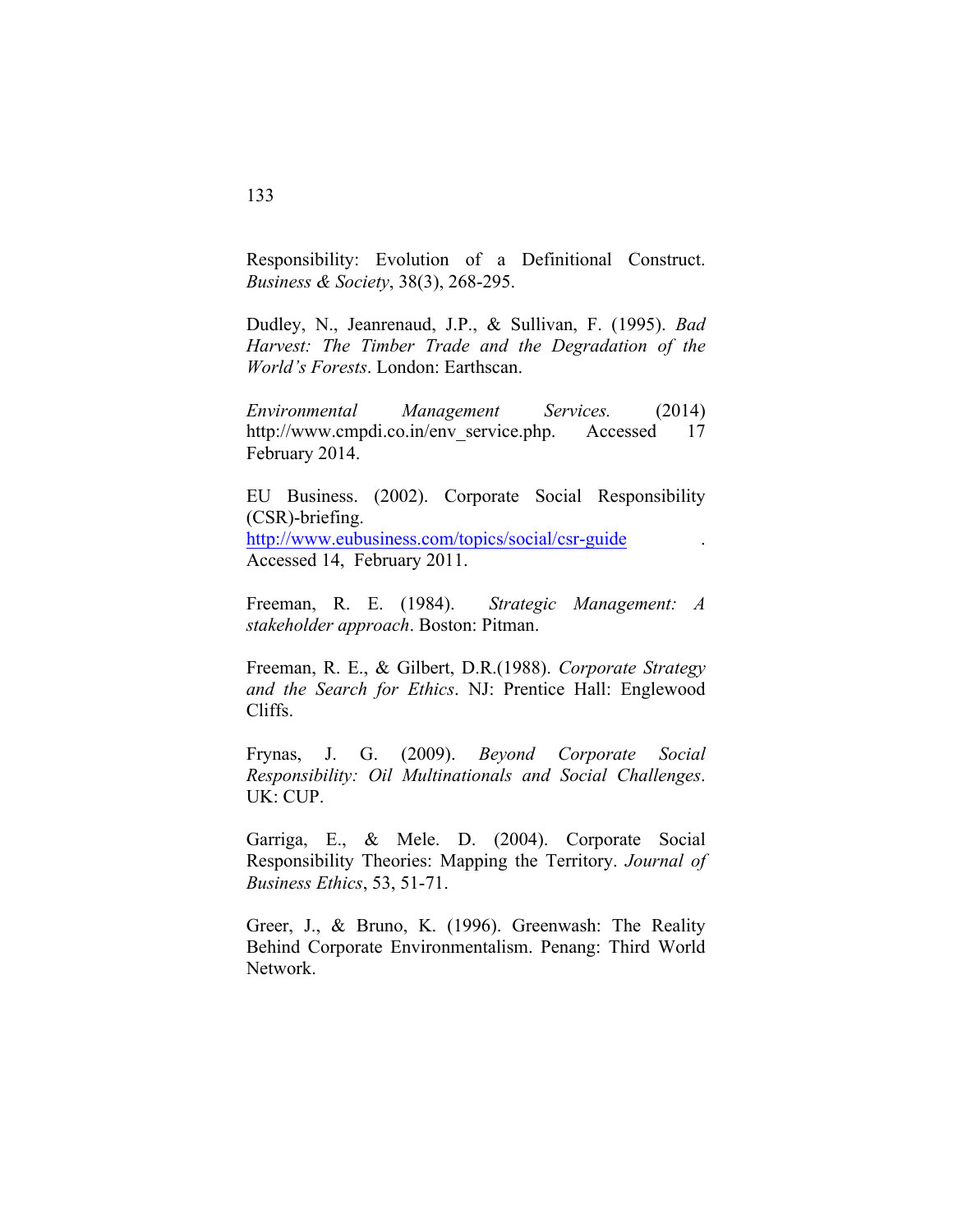Harris, J. M. (2000). *Basic Principles of Sustainable Development (working paper 00-04)*. Medford: Global Development and Environment Institute publications.

Johnson, H. L. (1971). *Business in contemporary society: Framework and issues*. Belmont CA: Wadsworth. Cited in: Carroll, A. B.1999. Corporate Social Responsibility: Evolution of a Definitional Construct, *Business & Society*, 38(3), 268-295.

Jacobs, M. (2003). "The Environment as Stakeholder." *Business Strategy Review*, 8(2), 25-28.

Jones, T.M. (1980). "Corporate Social Responsibility Revisited, Redefined." *California Management Review*, 59- 67.

McGuire, J. W. (1963). *Business and Society*. New York: McGraw-Hill. Master plan by BCCL (March 2008)

Matten, D, & Moon, J. (2008). "IMPLICIT" and "EXPLICIT" CSR: A Conceptual Framework for a Comparative Understanding of Corporate Social Responsibility. *Academy of management Review*, 33(2), 404-424.

Moon, J. (2002). *Corporate Social Responsibility: An Overview*. London: International Directory of Corporate Philanthropy Europa.

Onions, C. T. (1964). *The Shorter Oxford English Dictionary*. Oxford: Clarendon Press.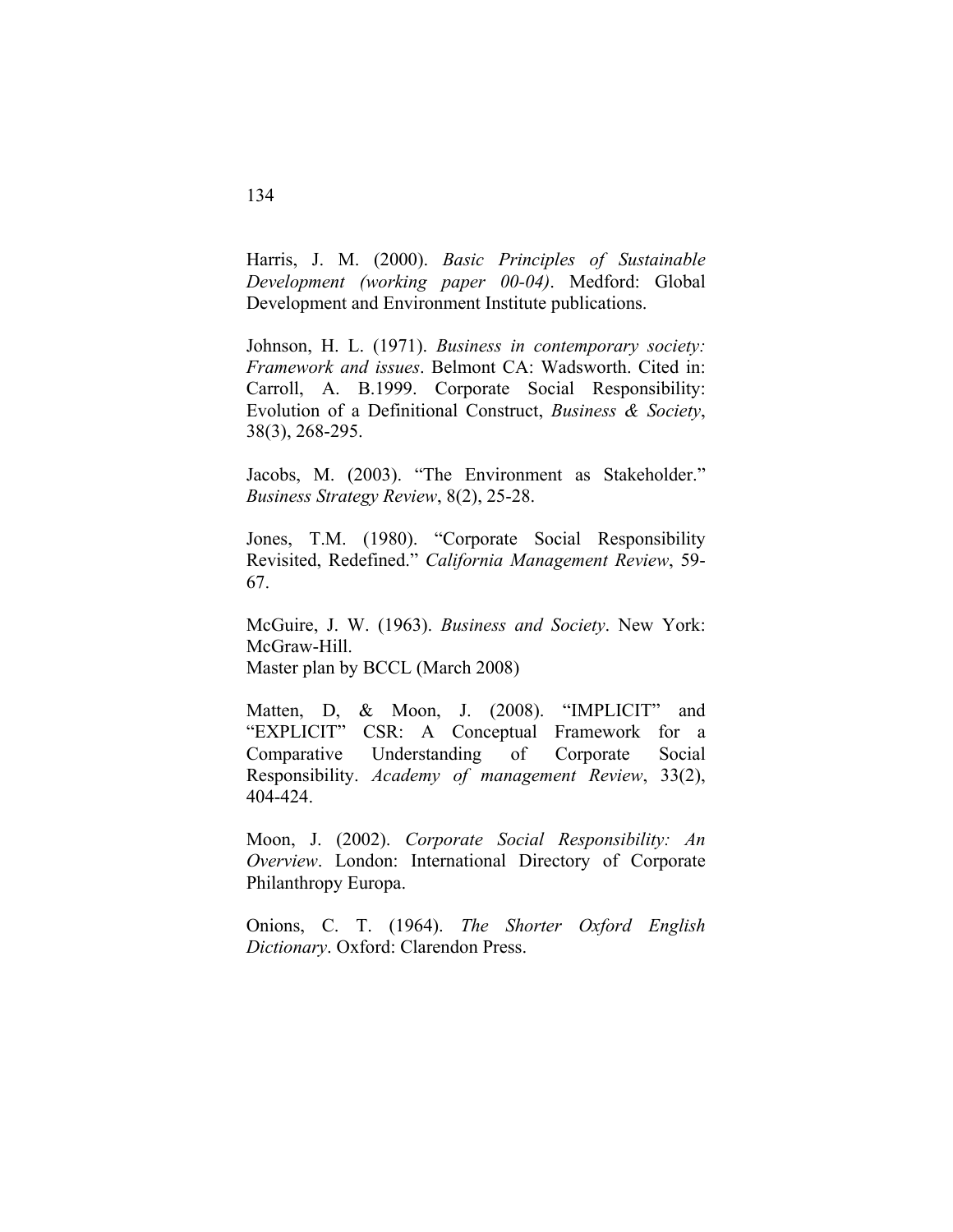Orts, E.W., & Strudler, A. (2002). "The Ethical and Environmental limits of Stakeholder Theory." *Business Ethics Quarterly*, 12(2), 215-33.

Preston, L. E., & Post, J.E. (1975). *Private Management and Public Policy: The Principle of Public Responsibility.* Englewood Cliffs, NJ: Prentice Hall. Cited in: Carroll, A. B. (1999) "Corporate Social Responsibility: Evolution of a Definitional Construct." *Business & Society*, 38(3), 268- 295.

Reed, D, (Ed.). (1996). *Structural Adjustment, the Environment and Sustainable Development*. London: Earthscan Publications.

Starik, M. (1995). "Should Trees Have Managerial Standing? Toward Stakeholder Status for Non-Human Nature." *Journal of Business Ethics*, 14, 207.

Tueth. M, (2010). *Fundamentals of Sustainable Business|A Guide to the Next 100 years*. Hackensack: World Scientific Publishing Co.

United Nations Global Compact. (2010). *Global Compact* (GC).

http://www.unglobalcompact.org/AboutTheGC/index.html. Accessed 17 February 2011.

United Nations Millennium Development Goals. (2010). *Millennium Development Goals.* http://www.un.org/millenniumgoals. Accessed 17 February 2011.